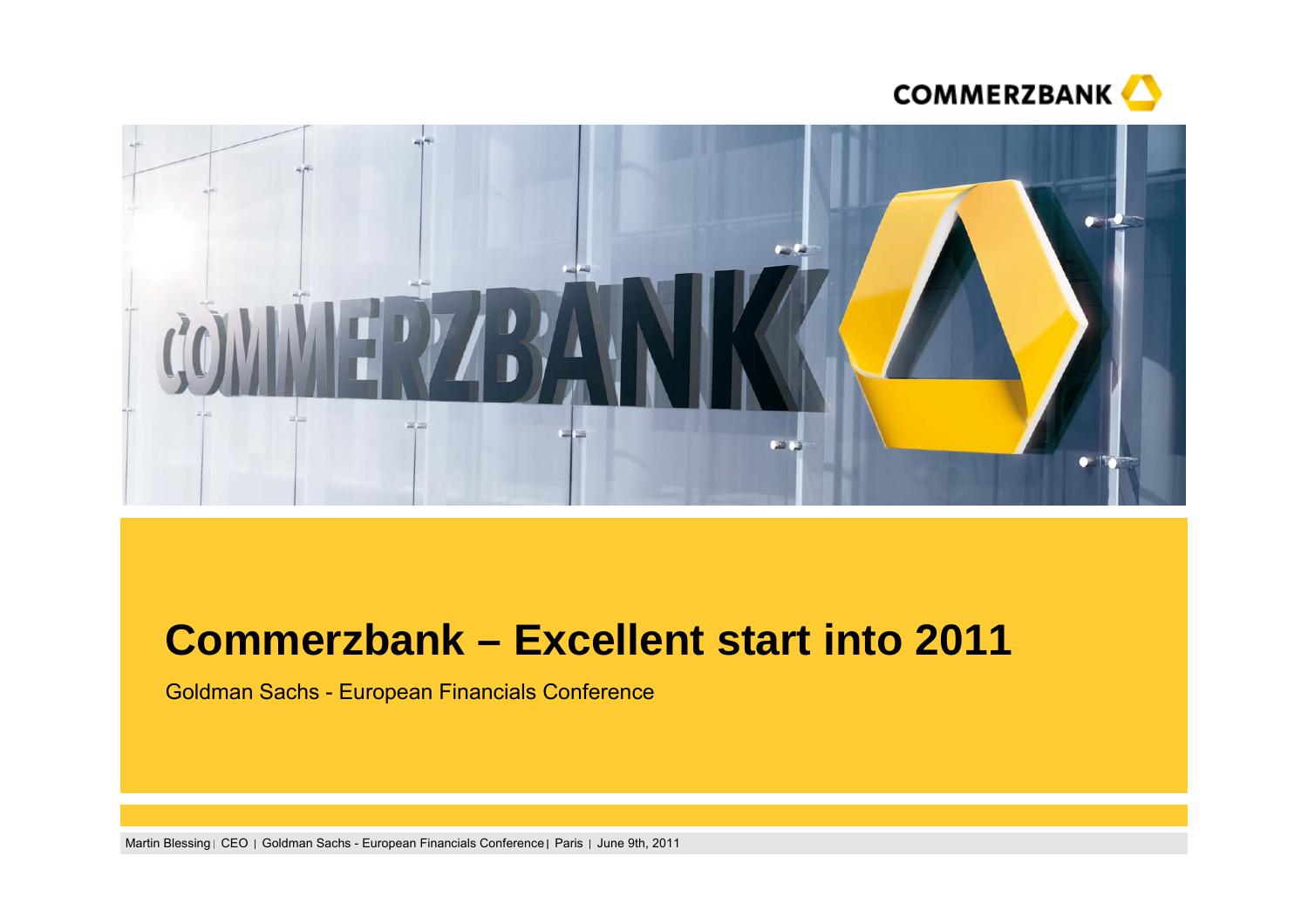

## **Excellent start into 2011 with more than €1.1bn operating profit**



\* without Q1 2011 Net profit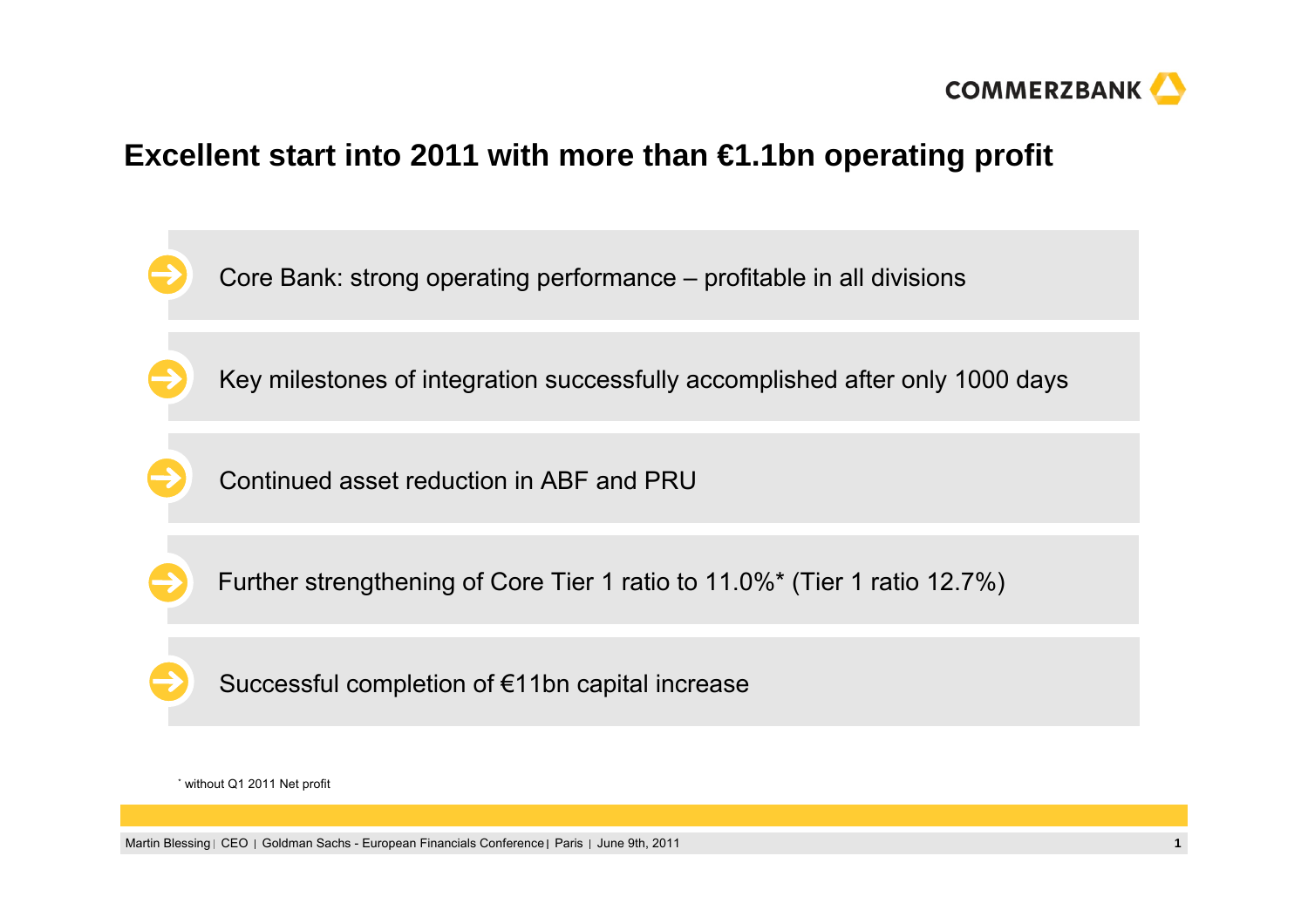

## **Strong operating performance of the Core Bank in Q1 2011**

| in $\epsilon$ m     | Q1 2010 | Q2 2010 | Q3 2010 | Q4 2010 | Q1 2011 | o/w<br>Core Bank* | o/w<br><b>ABF &amp; PRU</b> |
|---------------------|---------|---------|---------|---------|---------|-------------------|-----------------------------|
| Revenues before LLP | 3,624   | 3,110   | 2,922   | 3,015   | 3,616   | 3,275             | 341                         |
| <b>LLP</b>          | $-644$  | $-639$  | $-621$  | $-595$  | $-318$  | $-78$             | $-240$                      |
| Operating expenses  | 2,209   | 2,228   | 2,185   | 2,164   | 2,154   | 1,978             | 176                         |
| Operating profit    | 771     | 243     | 116     | 256     | 1,144   | 1,219             | $-75$                       |
| Net profit*         | 708     | 352     | 113     | 257     | 985     |                   |                             |

Strong revenue growth in the Core Bank y-o-y (+8%)

- Ongoing low LLP in the Core Bank, reduced provisioning need in ABF
- Cost base still influenced by integration
- Operating profit supported by positive P&L effect of liability management measures

<sup>\*</sup> Consolidated result attributable to Commerzbank shareholders \*\* incl. Others & Consolidations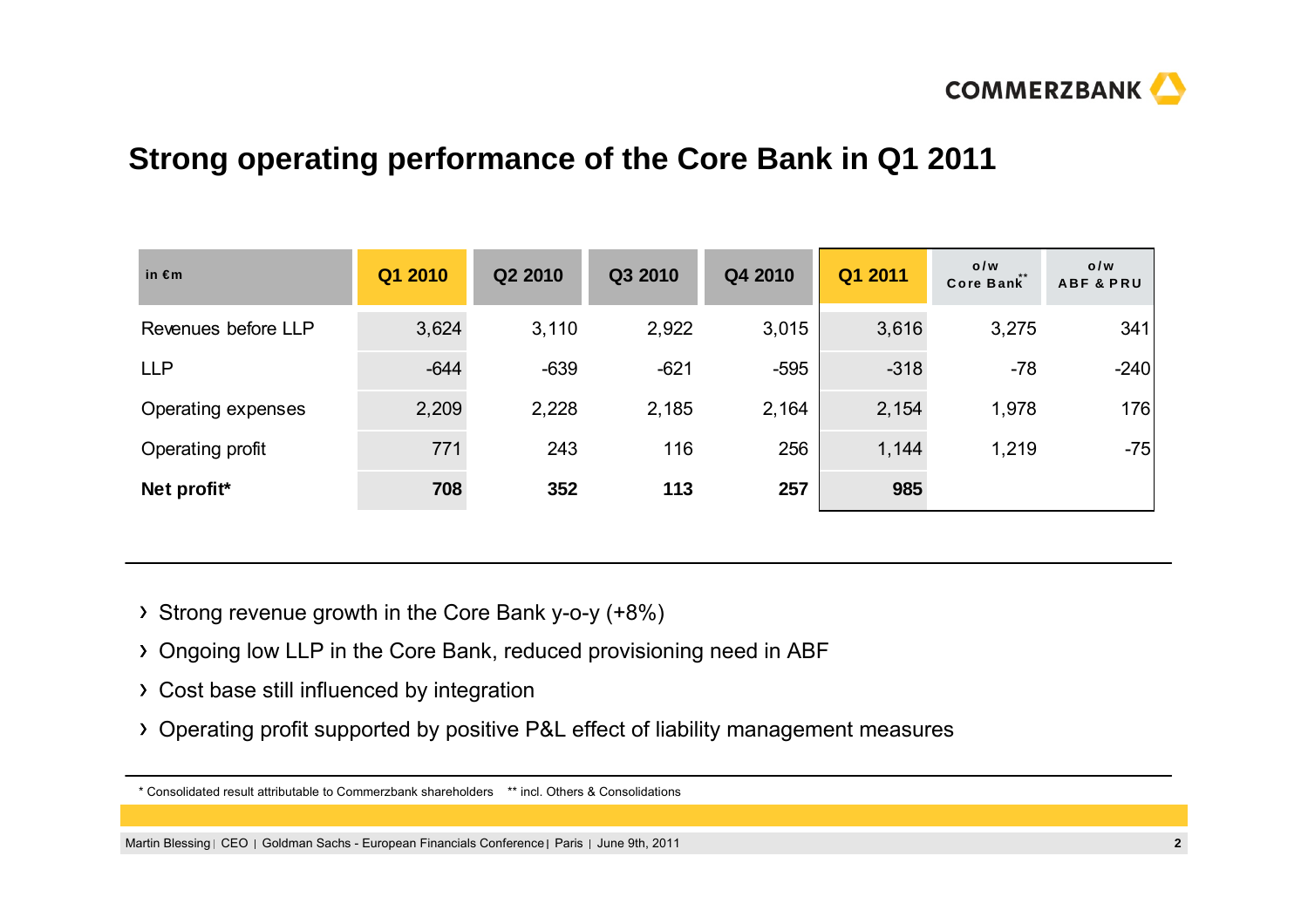

# **Key milestones of integration successfully accomplished**

| <b>June 2010</b>                                                          | > Brand migration: New Commerzbank presence under one new brand                                               |  |  |  |
|---------------------------------------------------------------------------|---------------------------------------------------------------------------------------------------------------|--|--|--|
| <b>July 2010</b>                                                          | > Target structure: New organization structure implemented                                                    |  |  |  |
| <b>August 2010</b>                                                        | > Harmonization release: Over 600 IT systems modified in preparation<br>for client and product data migration |  |  |  |
| December 2010                                                             | > Integration of investment banking completed                                                                 |  |  |  |
| December 2010                                                             | > Integration in all international locations accomplished                                                     |  |  |  |
| <b>April 2011</b>                                                         | $\rightarrow$ Final step of IT-integration: Client and product data migration to<br>Commerzbank IT systems    |  |  |  |
| Key milestones of integration successfully completed after only 1000 days |                                                                                                               |  |  |  |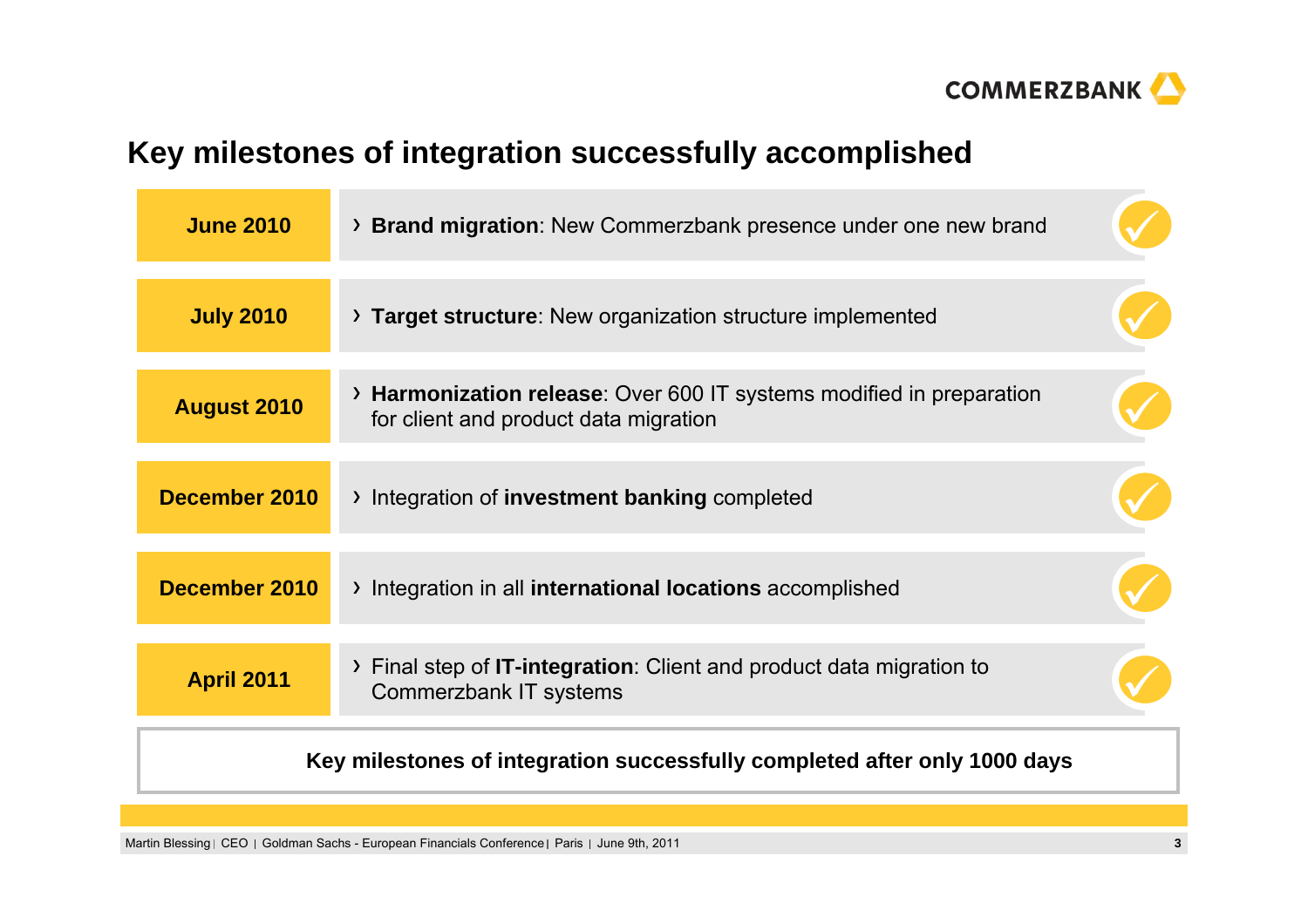

## **Financial integration targets achieved faster than planned**

- End of Q1 2011 >50% of total synergy target 2014 of €2.4bn achieved
- Forecast 2011: >€1.5bn
- $\rightarrow$  Plan 2012: >  $\neq$  2.1bn
- Integration charges in Q1 2011 driven by IT migration
- Plan 2011: ~€200m
- > Total integration charges confirmed at €2.5bn

#### Cost synergies Integration charges Personnel reduction

- More than 80% of overall reduction contracted (>7,400 FTE)
- Reduction of staff faster than planned

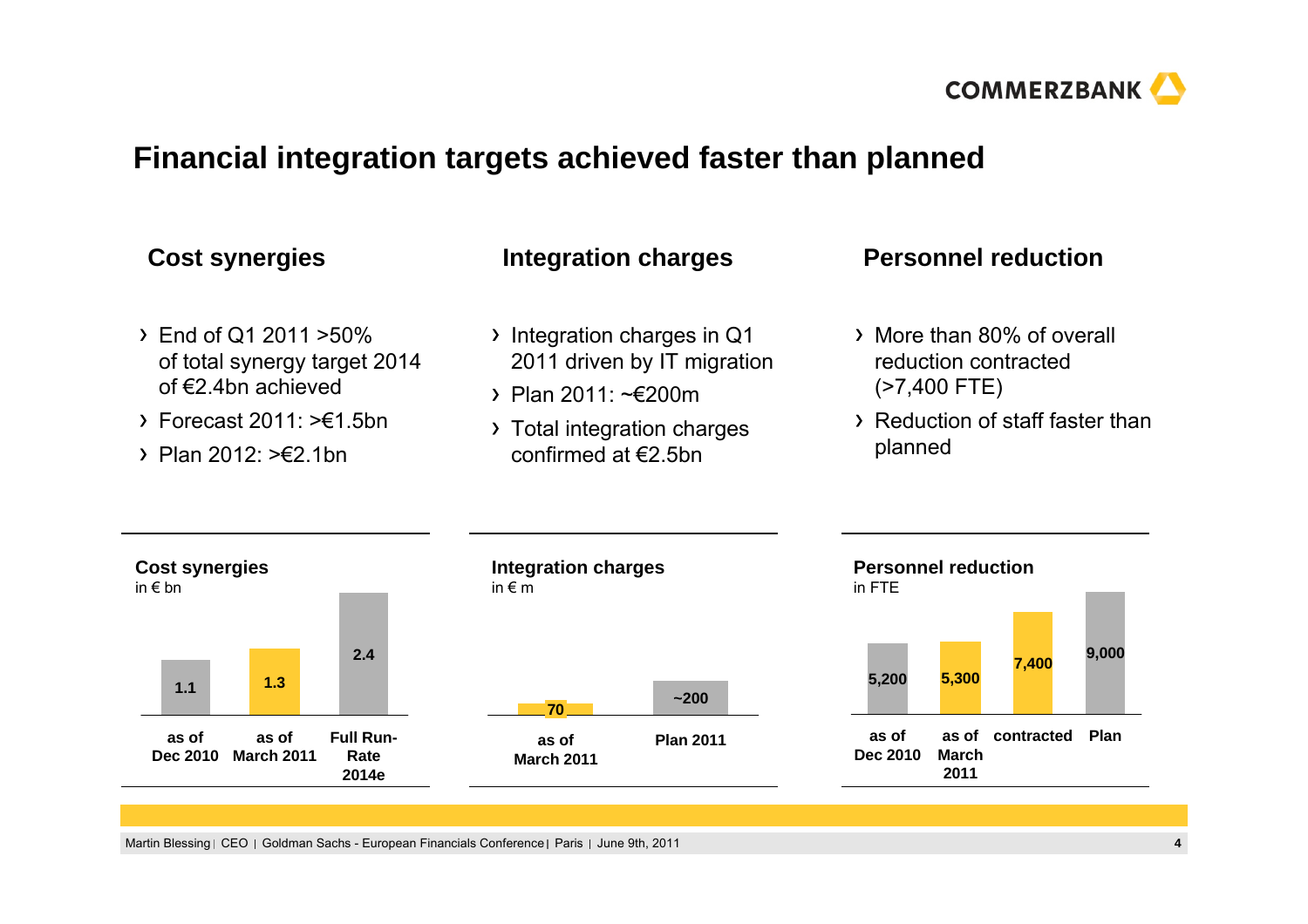

## **Capital base further improved**

#### **Total Assets**

#### in € bn

Decrease since end of December mainly due to m-t-m effects in derivatives and ABF

## **RWA**

#### in € bn

Ongoing active management in reducing RWA

# **Core Tier 1 and Tier 1 ratio**

in %

Significantly improved







**Mar 2011Dec 2010Mar 2010**

\* without Q1 2011 Net profit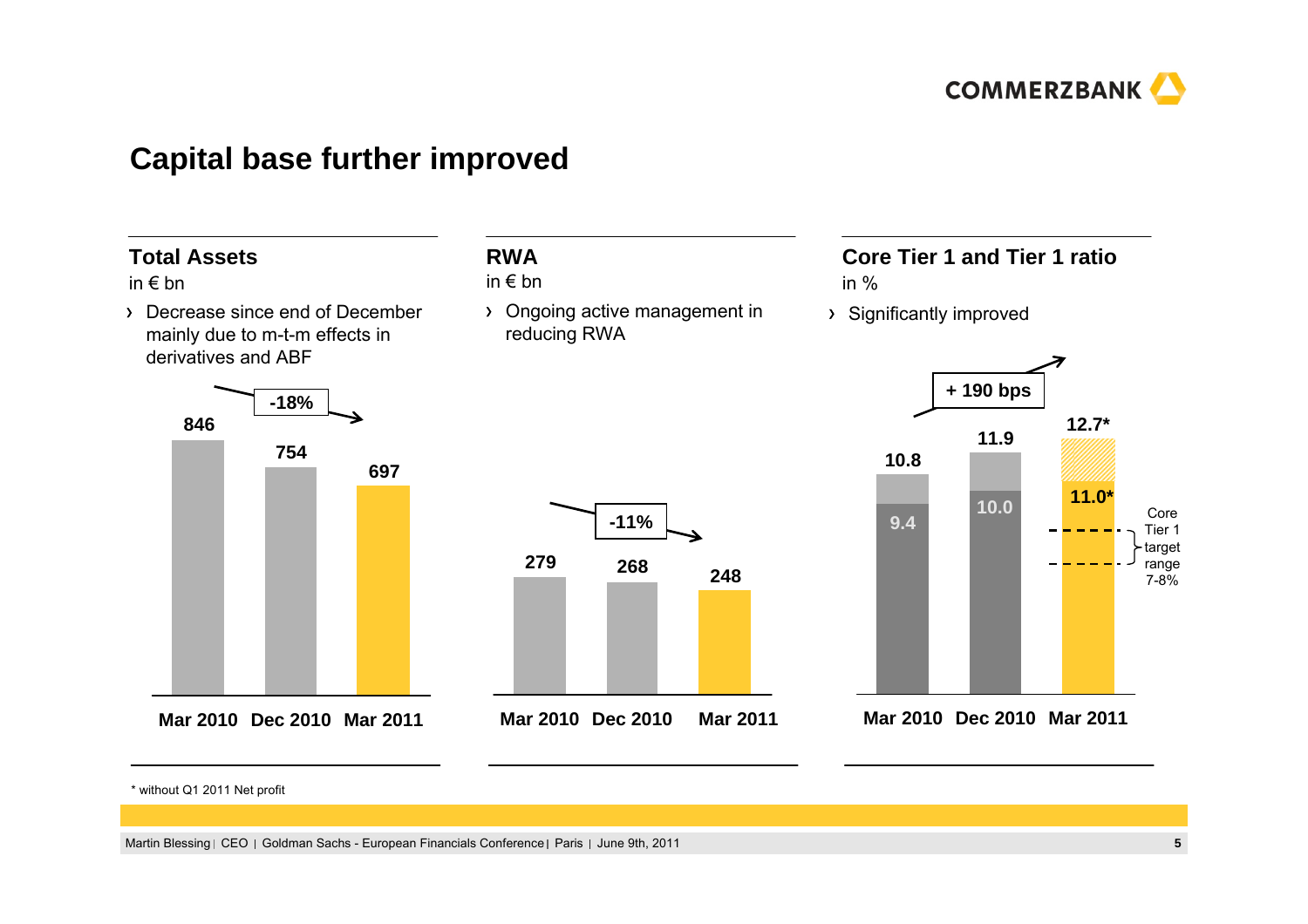

## **Capital markets funding plan 2011: 75% completed (30.04.2011)**

**Funding plan 2011\*** in € bn





**Average maturity of new issues ~6.4 years, above 2010 average**



- **Senior unsecured funding mainly via private placements**
- **Lower tier II benchmark and retail placement**
- **5 and 10 year Pfandbrief benchmarks by Eurohypo**

#### \*Volumes based on GM-T data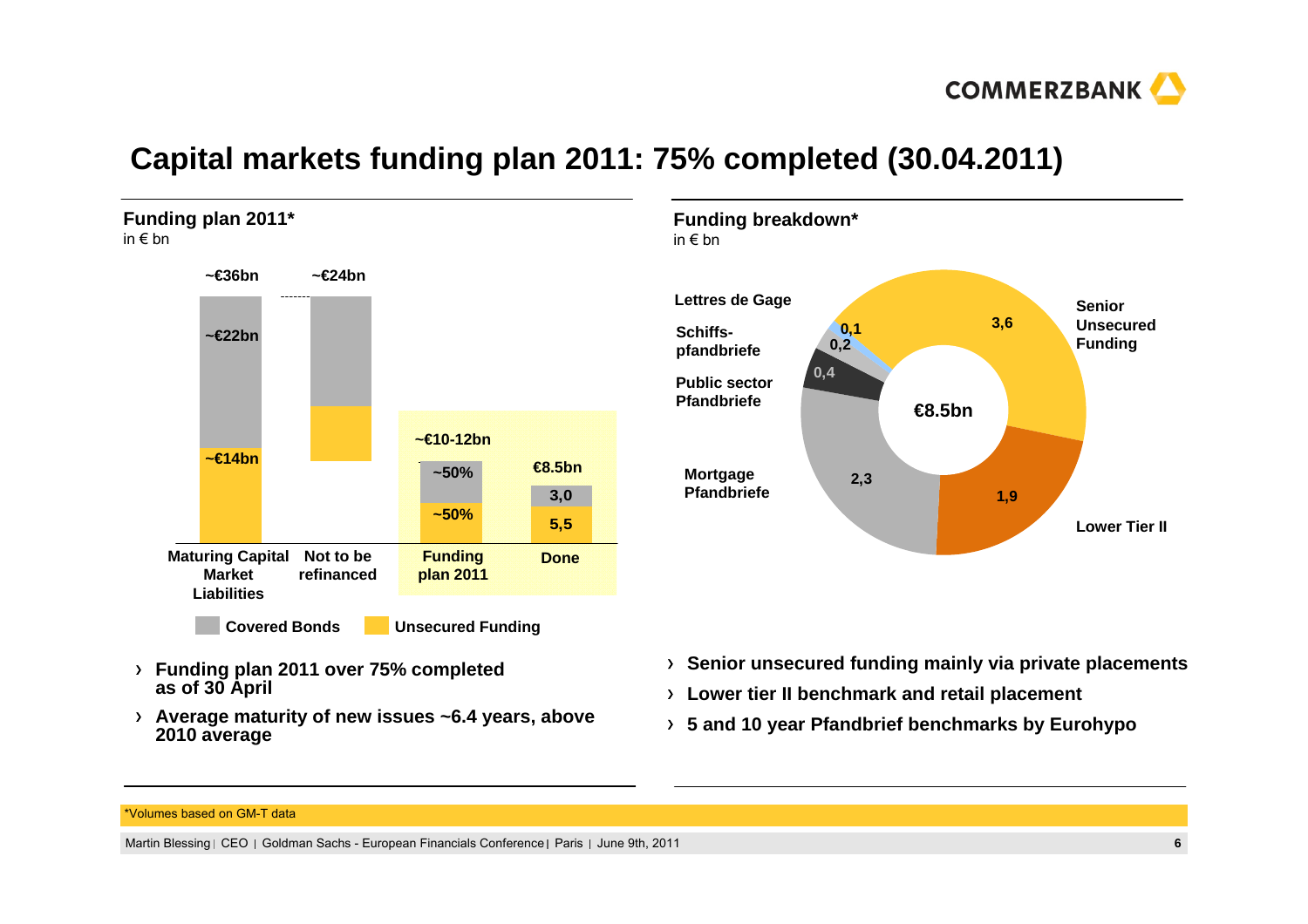

## **Reduction of SoFFin Silent Participation by roughly 90%**

**COMMERZBANK** 

| <b>SoFFin Silent participation</b>                                                                                                                      | in €bn         |
|---------------------------------------------------------------------------------------------------------------------------------------------------------|----------------|
| > Prior to capital increase                                                                                                                             | 16.21          |
| > Reduction via capital increase                                                                                                                        | $-11.00$       |
| - Shareholders <sup>1)</sup> / new Investors<br>- SoFFin: Partial conversion into<br>ordinary shares / Capital increase<br>against partial contribution | -8.25<br>-2.75 |
| Repayment from excess capital                                                                                                                           | $-3.27$        |
| Residual amount<br>(Full redemption expected by<br>2014 at latest)                                                                                      | 1.94           |

|                    | <b>Government via SoFFin</b>                                                                               |             |
|--------------------|------------------------------------------------------------------------------------------------------------|-------------|
|                    | <b>Shares</b>                                                                                              | in $\in$ bn |
|                    | > Investment in Commerzbank<br>shares prior to capital increase                                            | 1.98        |
| $25% +$<br>1 share | > SoFFin: Partial conversion into<br>ordinary shares / Capital<br>increase against partial<br>contribution | $+2.75$     |
|                    | Investment in Commerzbank<br>shares post the capital<br>increase                                           | 4.73        |

<sup>1)</sup> without SoFFin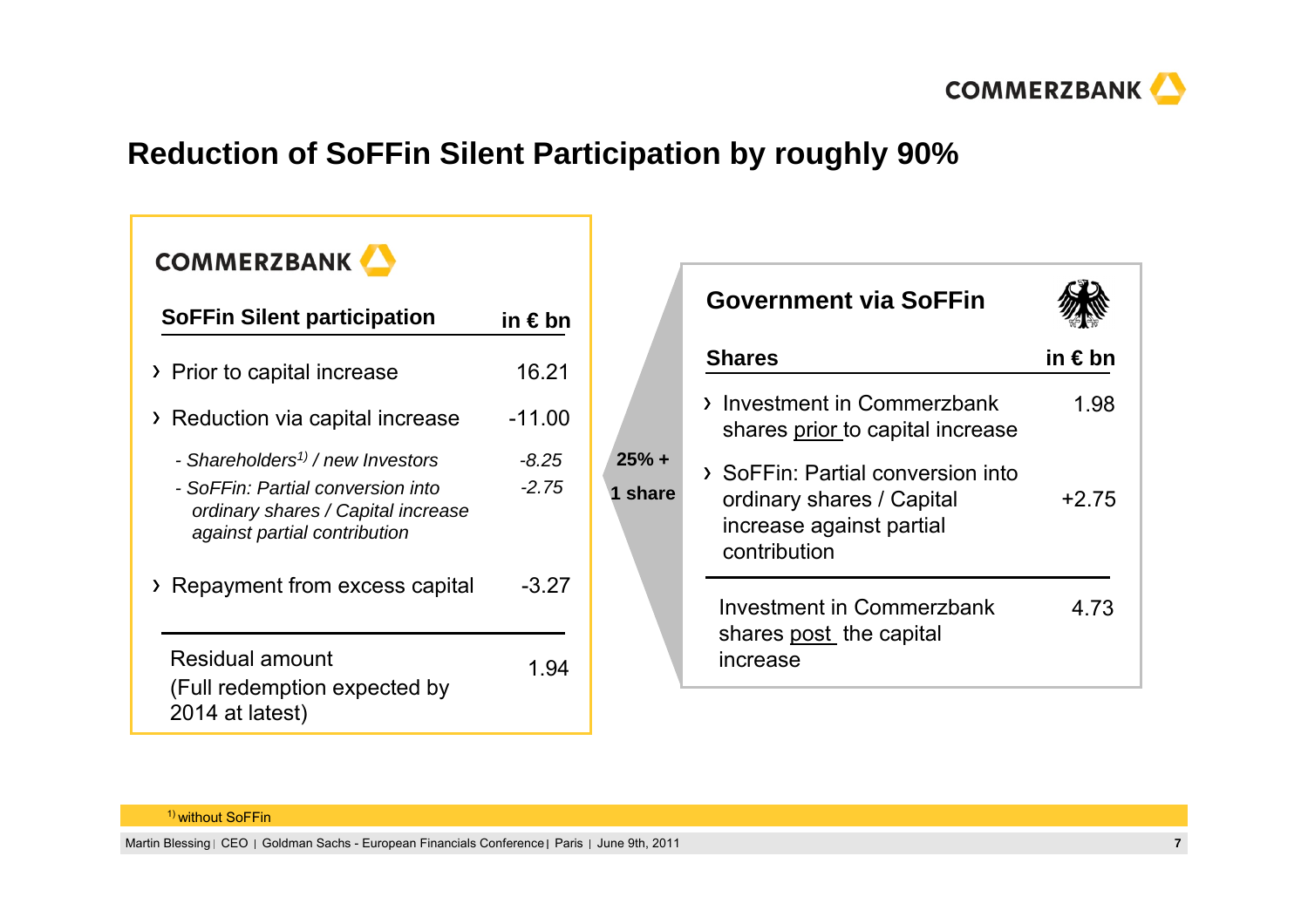

## **Significantly improved capital structure after capital increase**



\* Core Tier 1 capital excl. SoFFin Silent Participation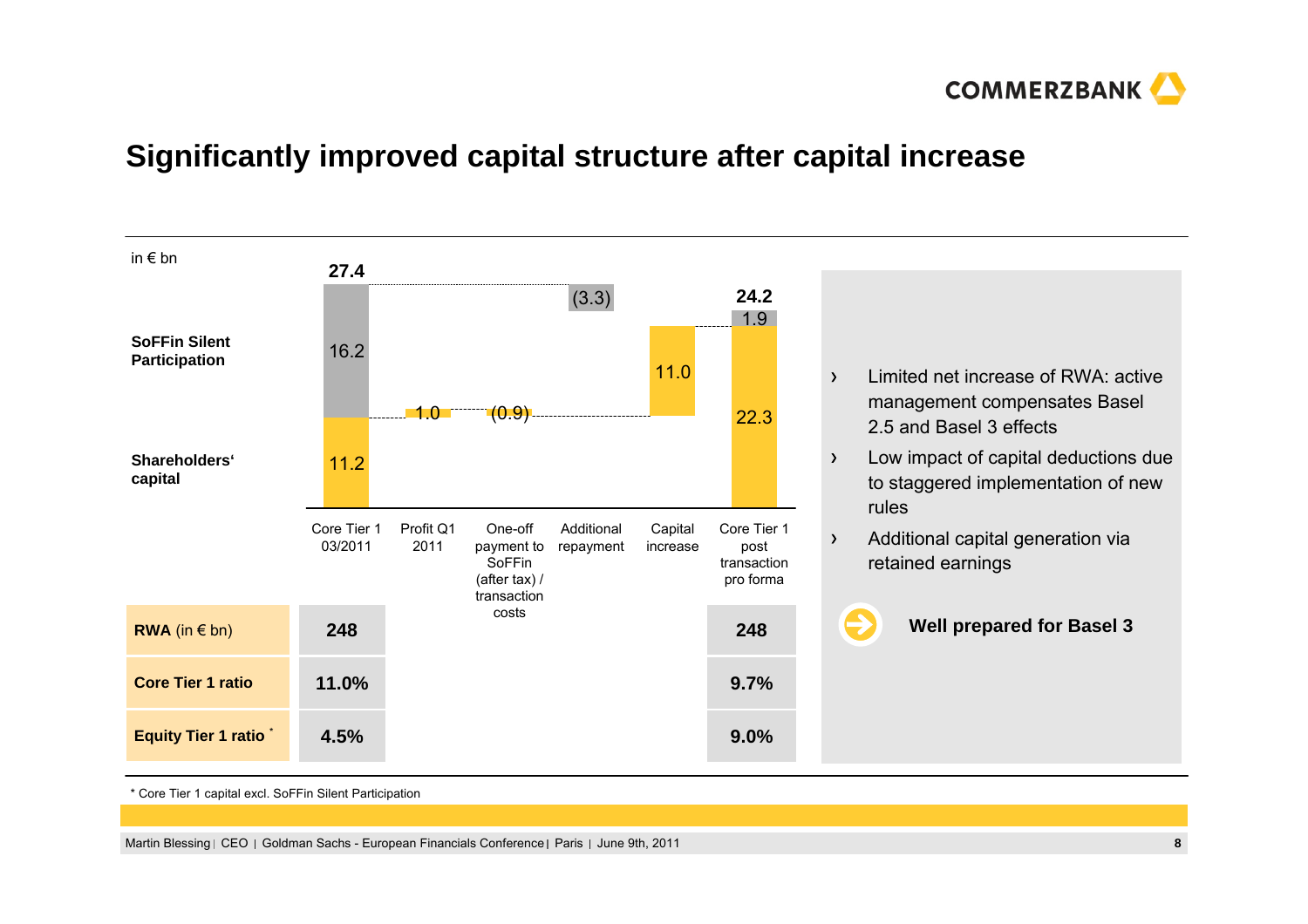

## **Q1 2011 – Core bank continues to be profitable**

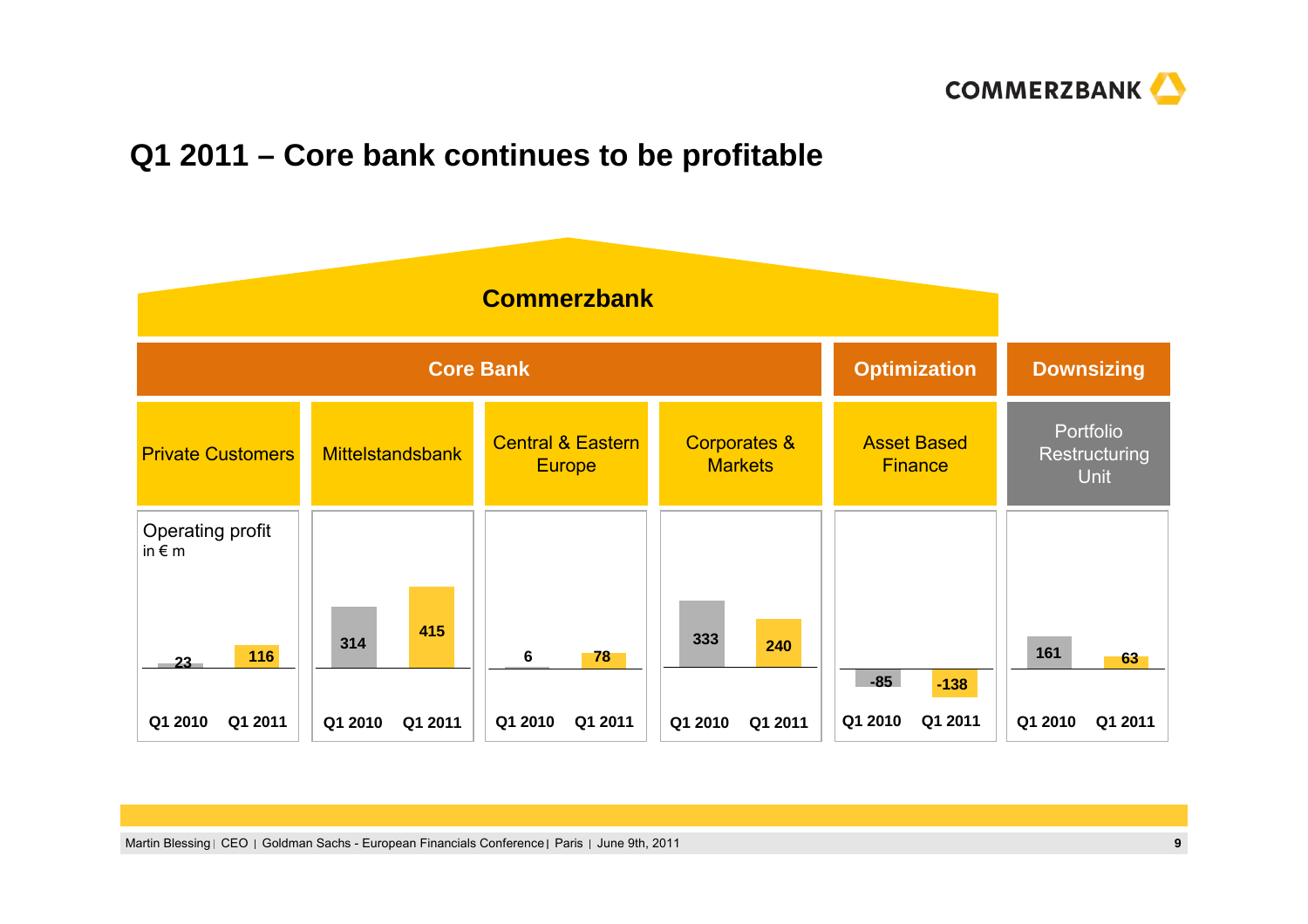

## **Private Customers with significantly improved performance**



#### **Positioning**

- › Second largest private customer bank in Germany
- › Customer base stable at 11 million customers
- › Market share of German private customer business: ~7%, leading among affluent customers
- › ~ €260bn assets under control
- › Two strong brands for branch- and direct banking business: Commerzbank and comdirect

- › Successful completion of integration:
	- Further realization of cost synergies
	- Increased sales productivity
- › Quality initiative to further enhance customer satisfaction
- › Leverage of our market position following the integration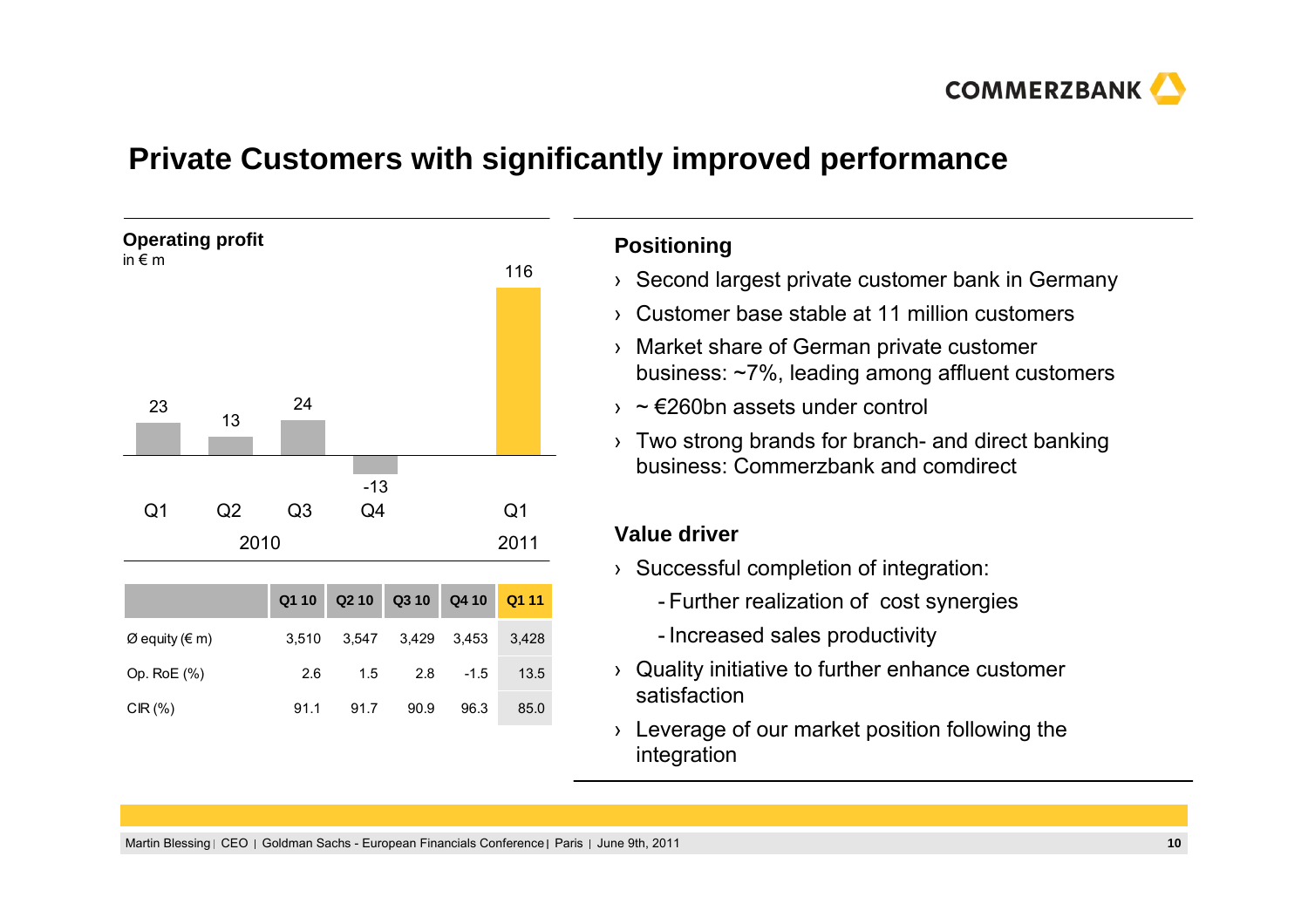

## **Commerzbank – one of the leading retail Bank in Germany**



**…is leading in affluent private customer business.**

Source: Commerzbank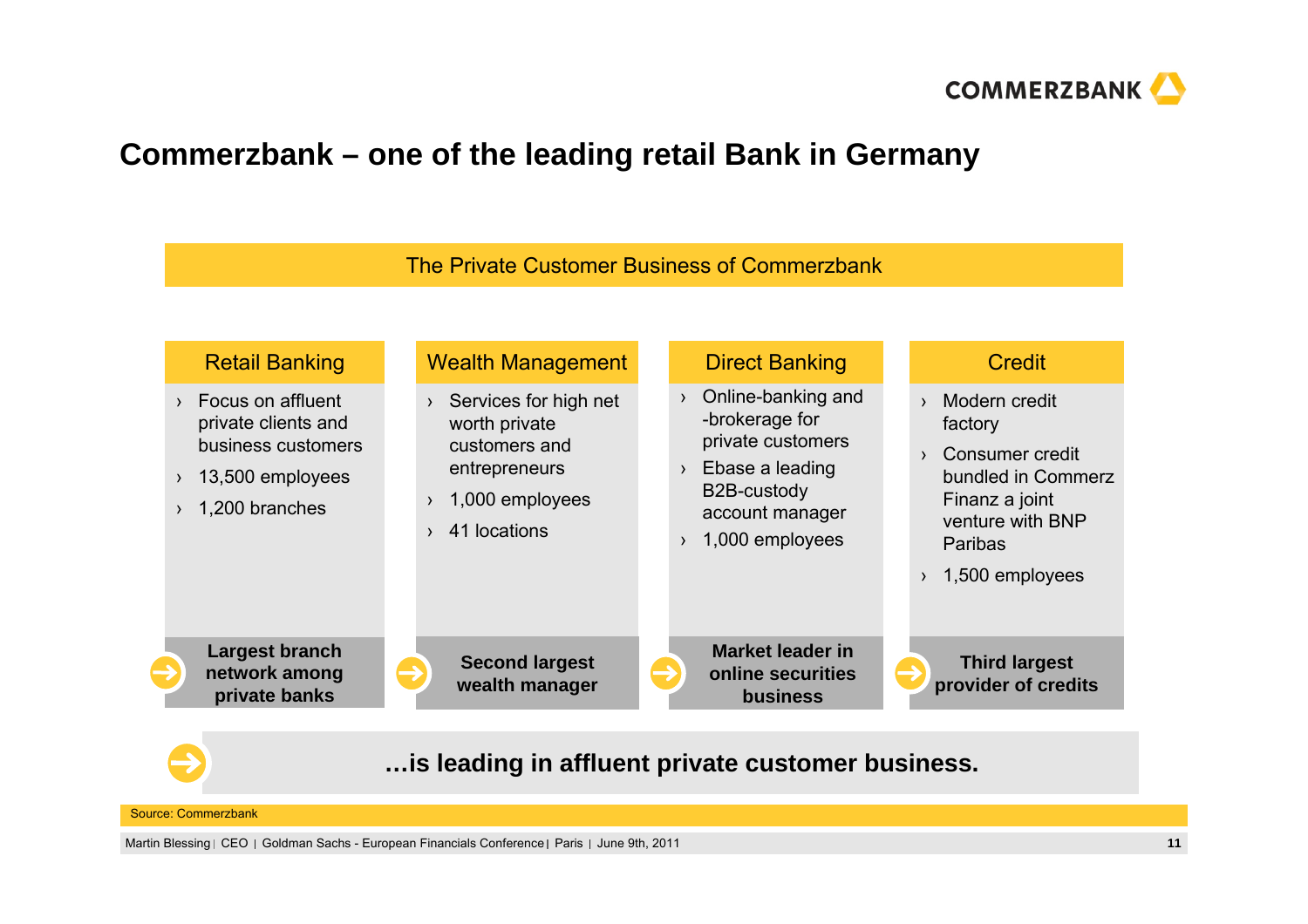

## **Mittelstandsbank with tailwind from German economy**



|                |       |      | Q1 10 Q2 10 Q3 10 Q4 10 Q1 11 |      |       |
|----------------|-------|------|-------------------------------|------|-------|
| Ø equity (€ m) | 5.500 |      | 5,497 5,715 5,617             |      | 5,435 |
| Op. RoE (%)    | 22.8  | 28.2 | - 30.1                        | 33.2 | 30.5  |
| CIR $(\%)$     | 42.9  | 41.9 | 50.3                          | 40.0 | 47.4  |

#### **Positioning**

- Market leader in Germany with 18 20% market share (mid caps)
- Specialized product expertise and broad regional coverage with >150 branches for corporate clients
- International approach for cross-border corporate clients with connectivity to the German market
	- 1/3 of Germanys import-/export finance runs via **Commerzbank**
- Full service approach for Financial Institutions supported by 40 representative offices worldwide

- › Leverage our leading market position
- › Develop new sources of growth
- › Realizing cost synergies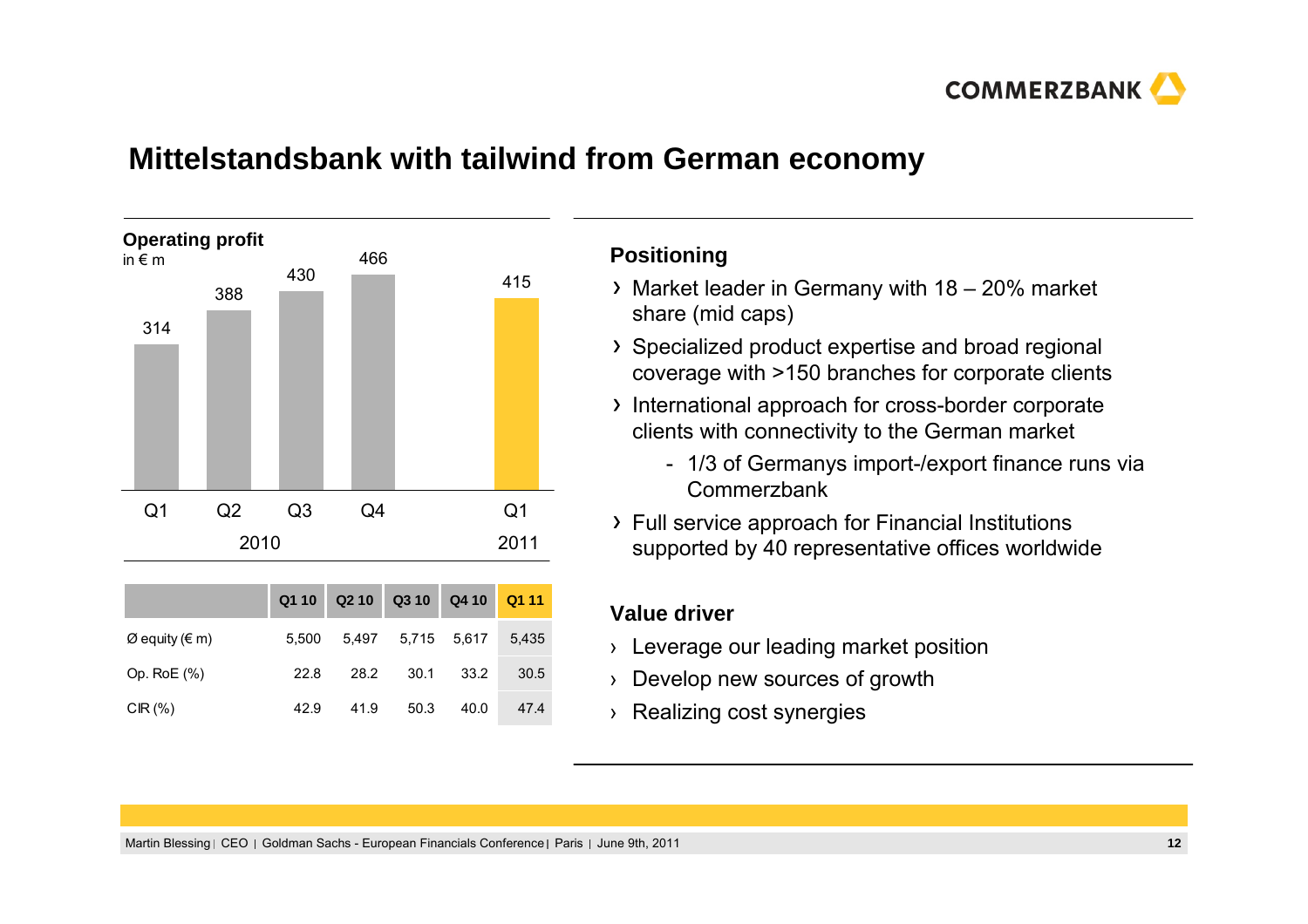

## **Strong market position, serving 60,000 client groups**

|                                   | <b>Small Caps</b><br>(turnover €2.5m - €12.5m)                      |  | <b>Mid Caps</b>                                                                          | (turnover €12.5m - €250m) | <b>Large Corporates</b><br>(turnover $> \text{\textsterling}250m$ ) |                                                      |
|-----------------------------------|---------------------------------------------------------------------|--|------------------------------------------------------------------------------------------|---------------------------|---------------------------------------------------------------------|------------------------------------------------------|
| <b>Market share</b>               | $~16\%$<br>$~14\%$<br>2008<br>2010                                  |  | $~11\%$<br>2008                                                                          | $~18 - 20%$<br>2010       | $~17\%$<br>2008                                                     | $~12\%$<br>2010                                      |
| <b>Number of</b><br>client groups | ~28,000                                                             |  |                                                                                          | ~29,000                   |                                                                     | ~1,400                                               |
| <b>Medium-</b><br>term goals      | Deepen client relationships<br>≻<br>Increase market share<br>$\sum$ |  | > Defend market share<br>> Gain new clients<br>> Selectively increase<br>share of wallet |                           | $\sum$<br>of client base<br>$\sum$                                  | Already high penetration<br>Increase share of wallet |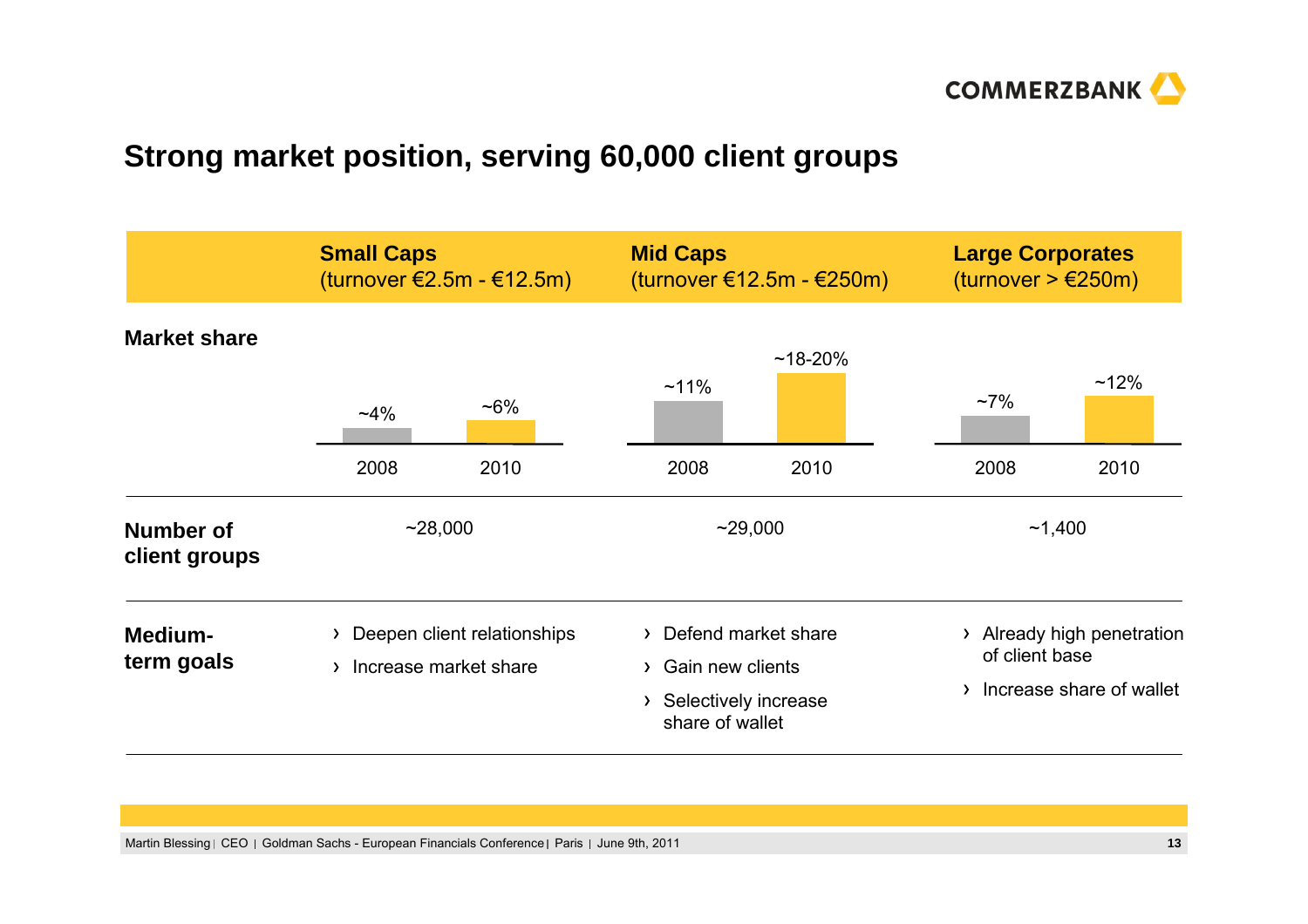

## **Central Eastern Europe gains momentum**



|                |       |      | Q1 10 Q2 10 Q3 10 Q4 10 Q1 11 |      |       |
|----------------|-------|------|-------------------------------|------|-------|
| Ø equity (€ m) | 1.599 |      |                               |      | 1,679 |
| Op. Ro $E(%)$  | 1.5   |      | $1.8$ $-7.4$ $17.3$           |      | 18.6  |
| CIR $(\%)$     | 55.8  | 59.9 | 61.4                          | 53.7 | 57.1  |

#### **Positioning**

- Leading German bank in CEE with over 4.3 Mio customers
- > BRE Bank No 3 in the Polish market
	- mBank one of the largest direct banks in CEE
- Focus on corporate Banking, retail banking and client based investment banking
- Leading position in financing international trade flows of German clients towards CEE
- Bank Forum under way to stabilization

- > Selective and profitable growth in CEE core markets with above average growth potential
- Further growth in Retail Banking with focus on affluent clients
- Leverage operational excellence and increase profitability in Corporate Banking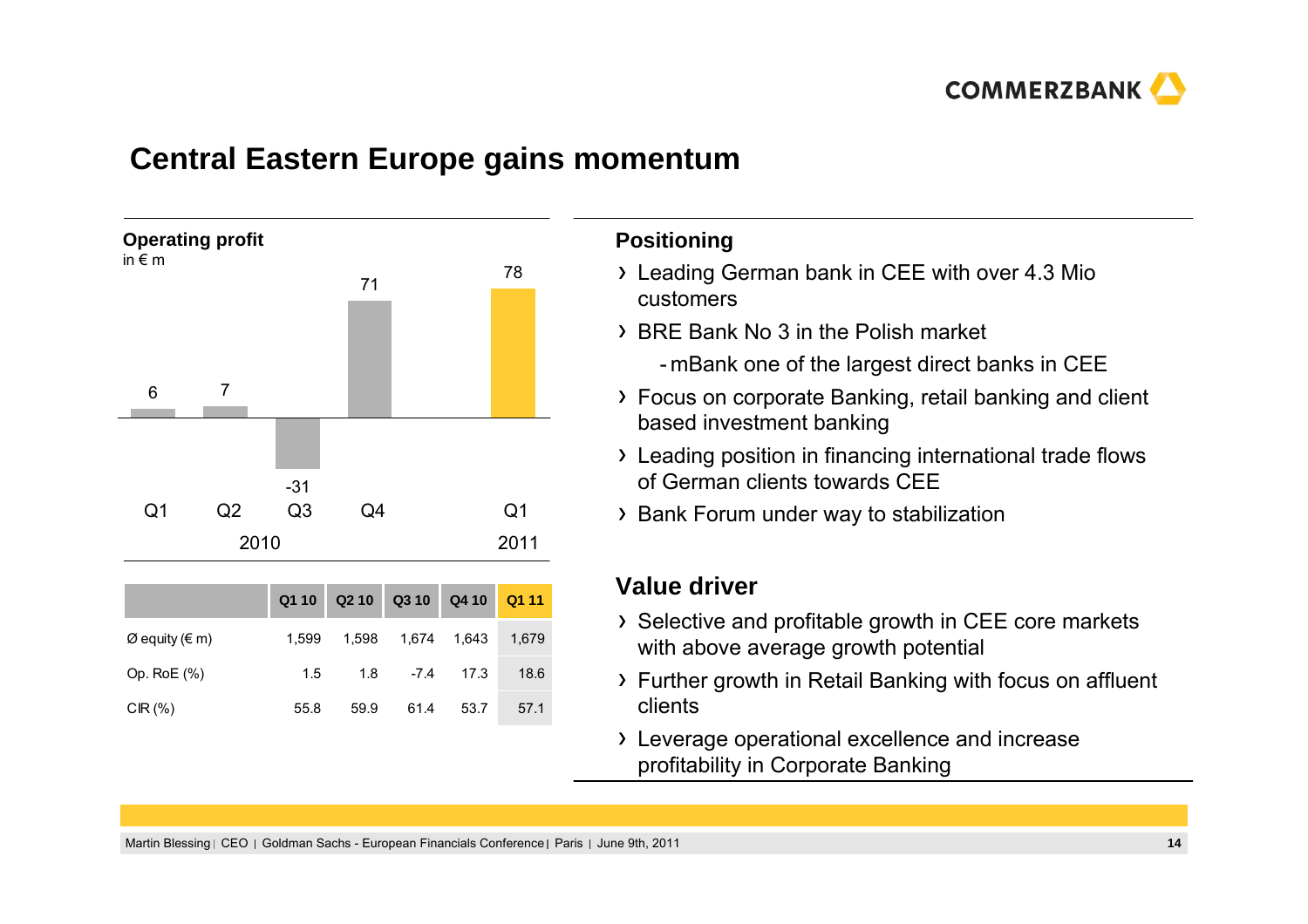

## **Corporates & Markets with good start in 2011**



#### **Positioning**

- › Client-driven business model
- › Strongly connected to the Group´s client base
- › Strong focus on the existing German and international client franchise
- › Top German Equity House and strong FIC & Corporate Finance business

- › Extension of sales coverage & advisory for Financial institutions
- ›Increase penetration of Multinational Corporates
- › Increase of footprint in Asia
- $\rightarrow$  Enhance utilization of existing client base
- › Optimizing capital and balance sheet usage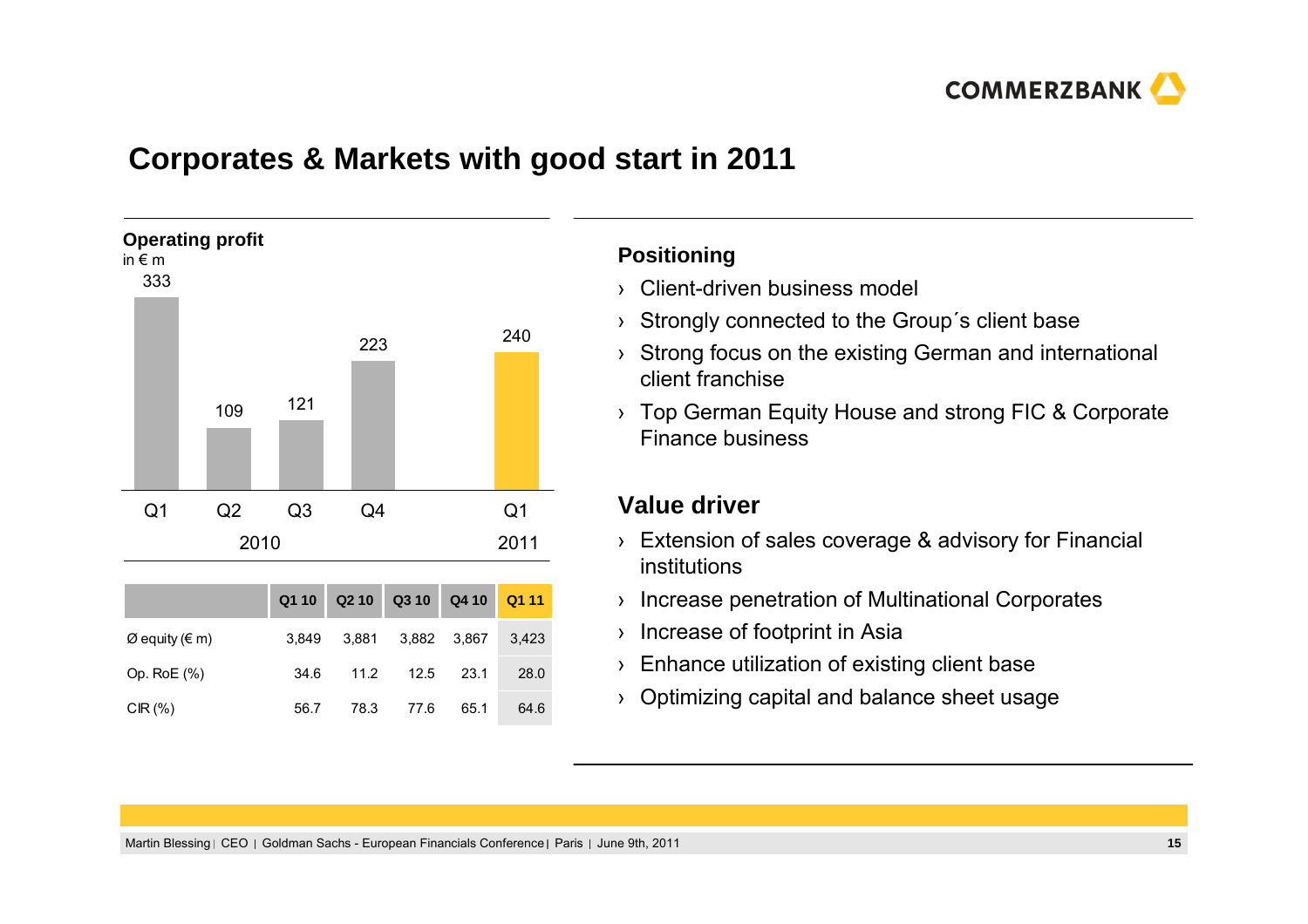

## **Asset Based Finance still affected by de-risking**

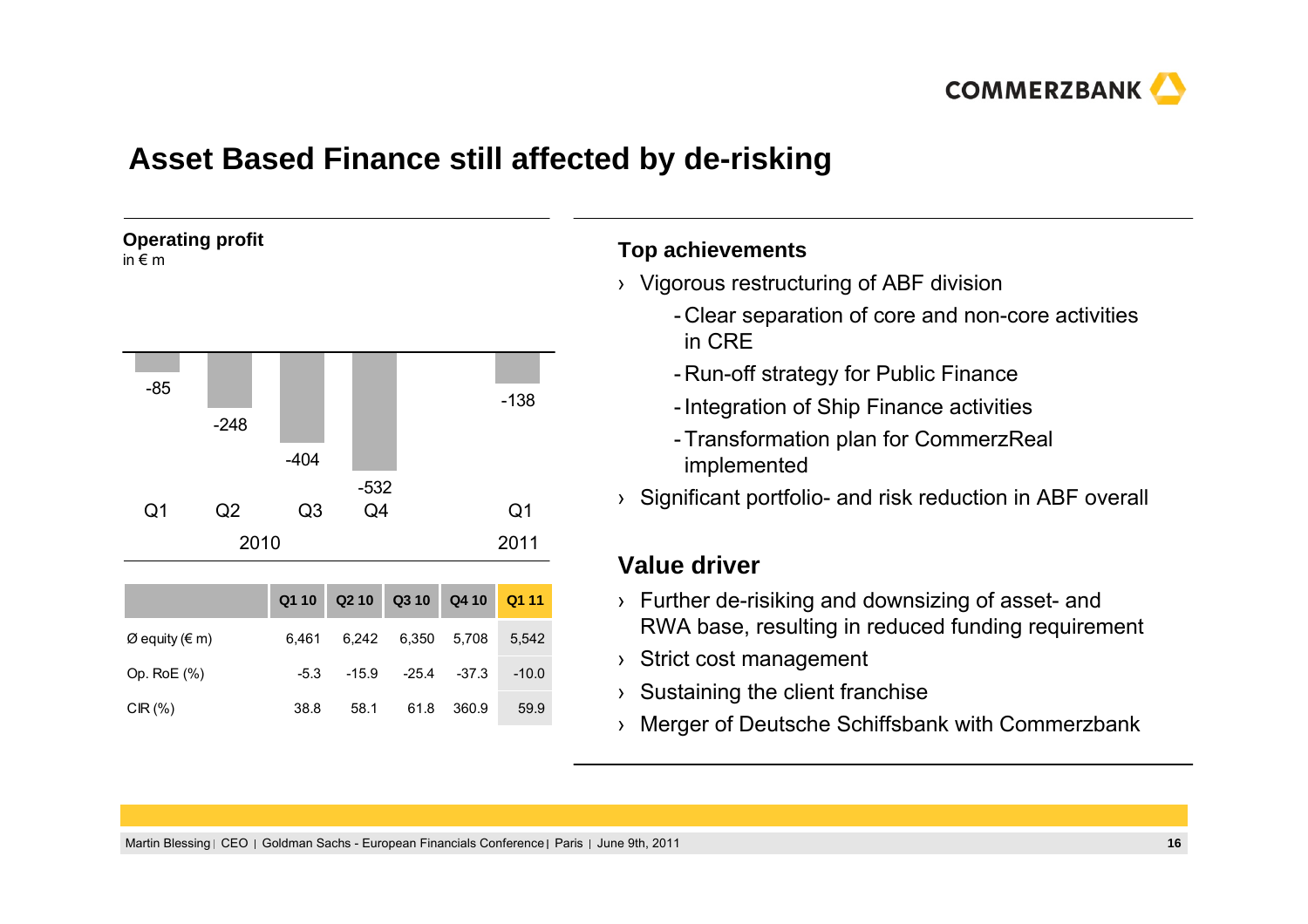

## **Optimization: Asset Based Finance**

#### **109-49% <80<100156Dec2014eDec2012eDec 2010Dec 2008Mar2011104**

**PF portfolio development (EaD in €bn)<sup>1,3</sup>** 

**Risk-oriented portfolio phase-out during the entire duration**

**No new business (only management of cover pool)**

**CRE portfolio development (EaD in € bn)2,3** 



- **Selective new business**
- **Reduced prolongation quota**
- **Non-scheduled repayments**

|                                           | <b>Mar 2010</b> | <b>Mar 2011</b> |
|-------------------------------------------|-----------------|-----------------|
| <b>RWA</b> (in $\in$ bn)                  | 88              | 74              |
| <b>LLP</b> (YtD, in $\in$ m)              | 325.8           | 241             |
| - thereof Public Finance                  | $-0.1$          | $-25$           |
| $-$ thereof $CRE$                         | 264.1           | 165             |
| - thereof Ship Finance                    | 32.1            | 71              |
| - thereof EH Retail                       | 29.7            | 30              |
| <b>LLP ratio</b> (% of EaD <sup>*</sup> ) | 0.51            | 0.46            |
| - thereof Public Finance                  | < 0.0           | < 0.0           |
| $-$ thereof $CRE$                         | 1.09            | 1.00            |
| - thereof Ship Finance                    | 0.91            | 0.60            |
| - thereof EH Retail                       | 0.53            | 0.59            |
| Default portfolio (in $\epsilon$ bn)      | 9.97            | 10.95           |
| Coverage ratio <sup>**</sup> $(\%)$       | 101             | 100             |

\* including default portfolio \*\* including GLLP

1) PF includes public finance portfolios of Eurohypo and EEPK 2) Volume incl. Eurohypo portfolio, AM Leasing and further assets at Commerzbank 3) excl. default portfolio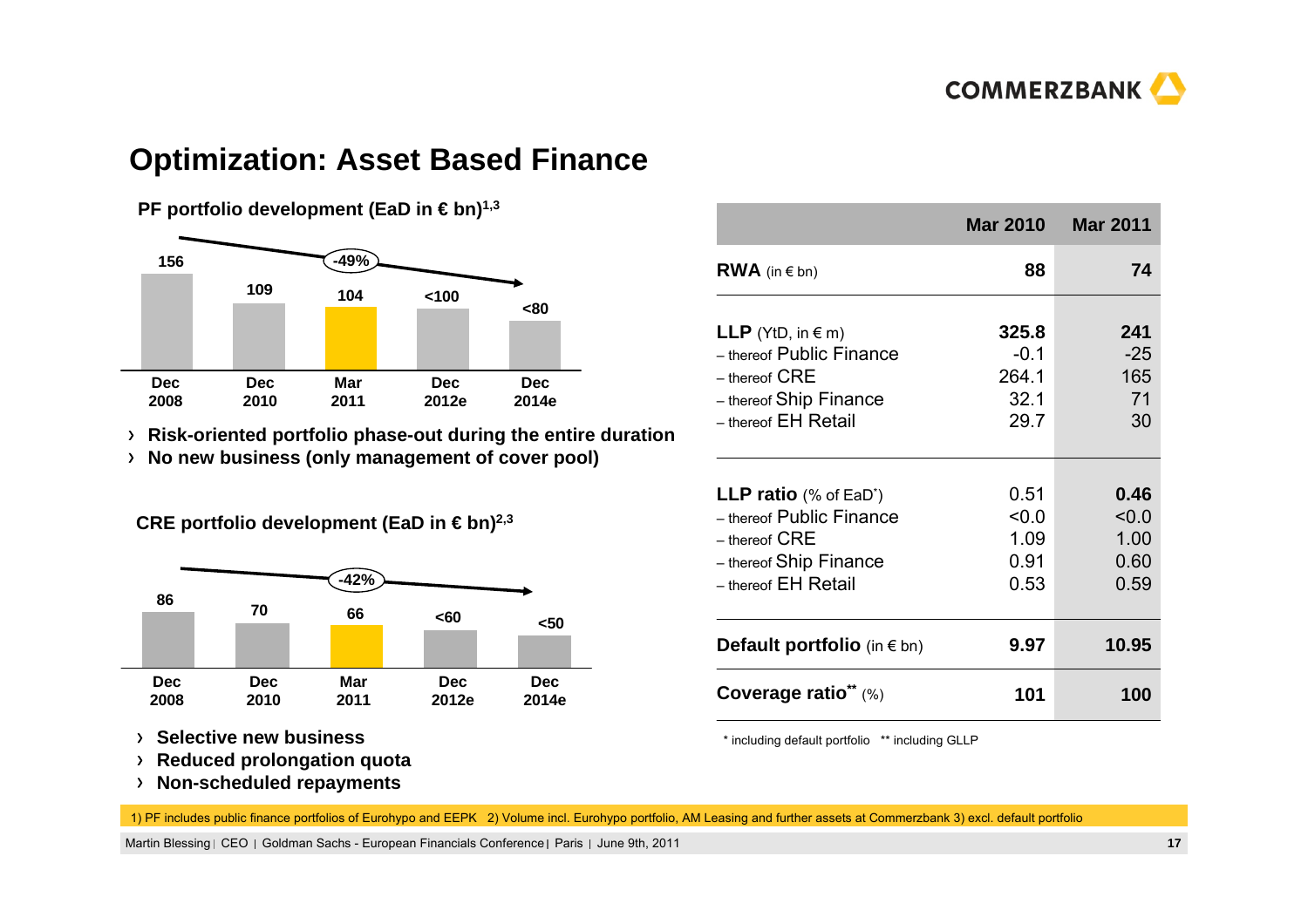

## **Portfolio Restructuring Unit with further balance sheet reduction**



#### **Top achievements**

- Further Balance sheet reduction of 26% y-o-y to €12.5bn
- Pro-active restructuring and opportunistic sales of structured assets
- Further momentum due to economic development and improved liquidity

- › Write-back potential my exist on a large part of the portfolio
- › Portion of portfolio with loss potential significantly reduced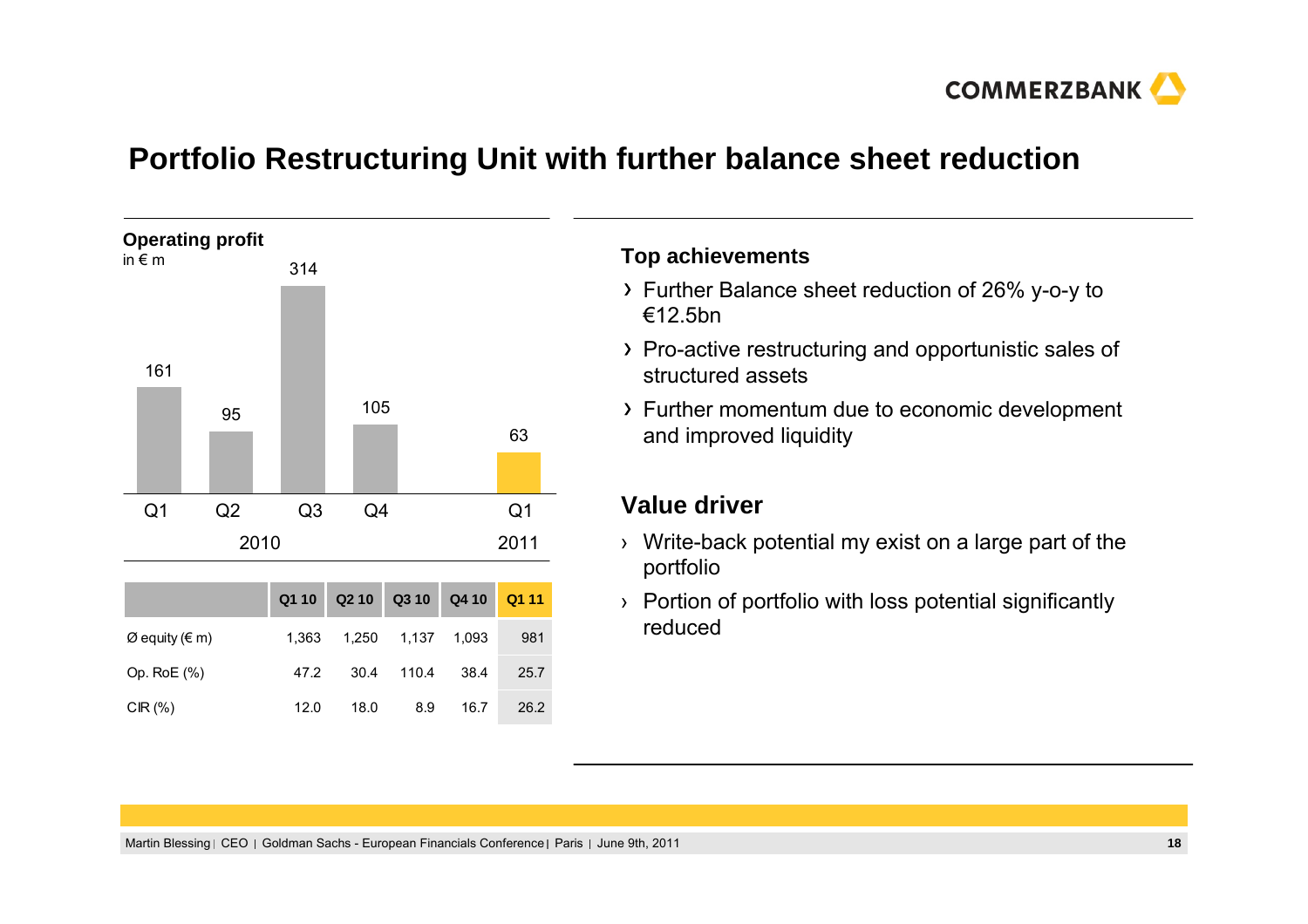

## **Roadmap 2012 targets remain in place**



(1) Pre regulatory effects (i.e. bank levies) and under stable market conditions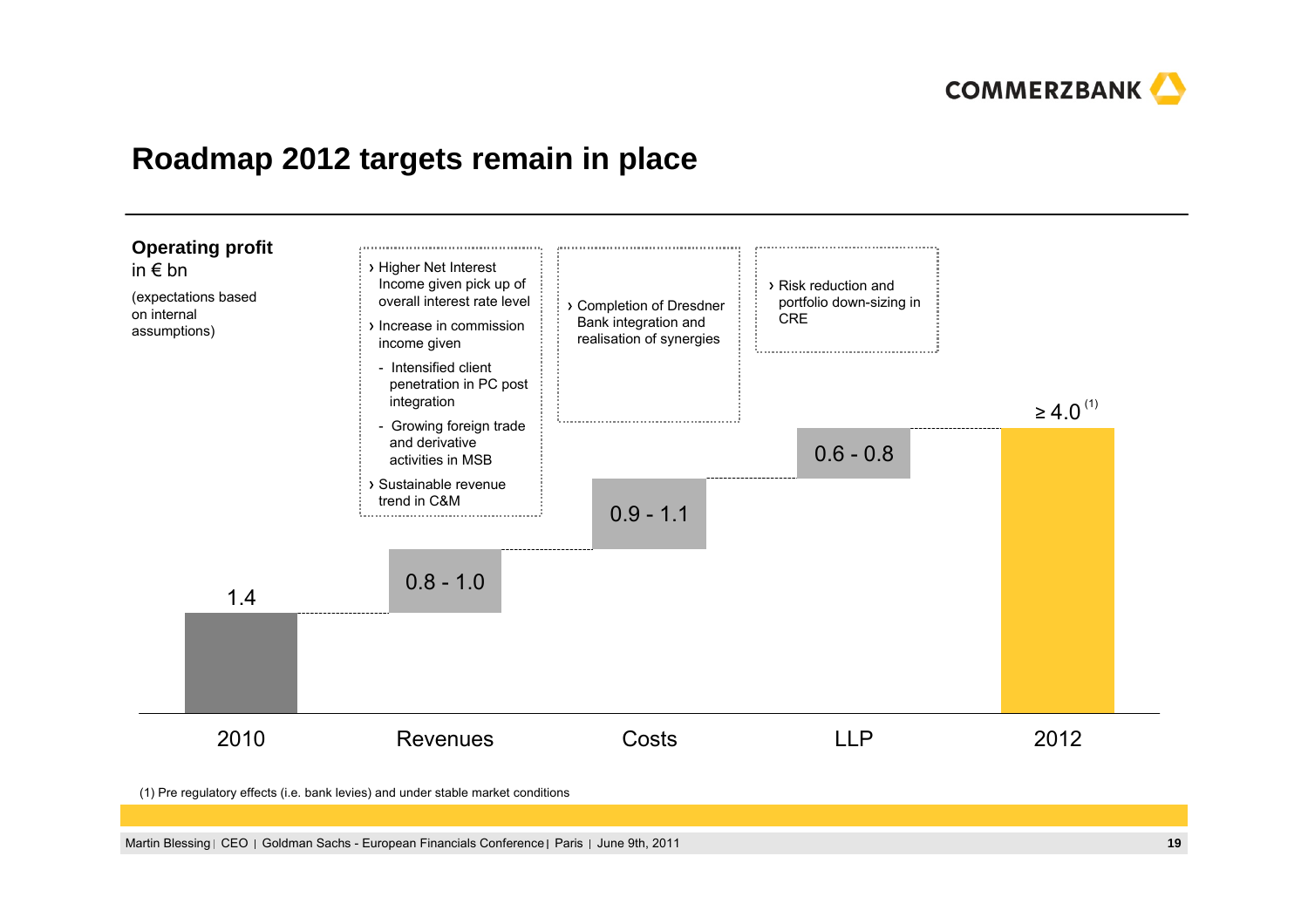

## **Germany is the economic engine of the Eurozone**

#### **Reasons for outperformance**

- $\rightarrow$  No bubbles in the housing market
- Low level of private sector debt
- Less need for fiscal consolidation
- > Steadily improved competitiveness since start of EMU
- Germany benefits from strong demand for investment goods and its strong positioning in Asian markets and Emerging Markets in general

**DAX** 

#### **Current development**

- › Strong upswing of German economy is going on, based primarily on external demand and corporate investment
- › Real GDP is approaching pre-Lehman level
- › "Labour market miracle": level of unemployment significantly below pre-crisis level
- › Number of corporate defaults peaked already

**Euribor**

#### **2011 – 2012 expectation**

- › Upswing will continue, Germany still 'outperformer' within EMU
- › Growth still mainly driven by external demand and corporate investment
- › Private consumption will strengthen somewhat
- › First signs of a gradual pick-up of inflation, starting from a very low level
- › ECB expected to hike rates further in 2011, but will still take into account problems of the peripheral countries

#### **GDP**

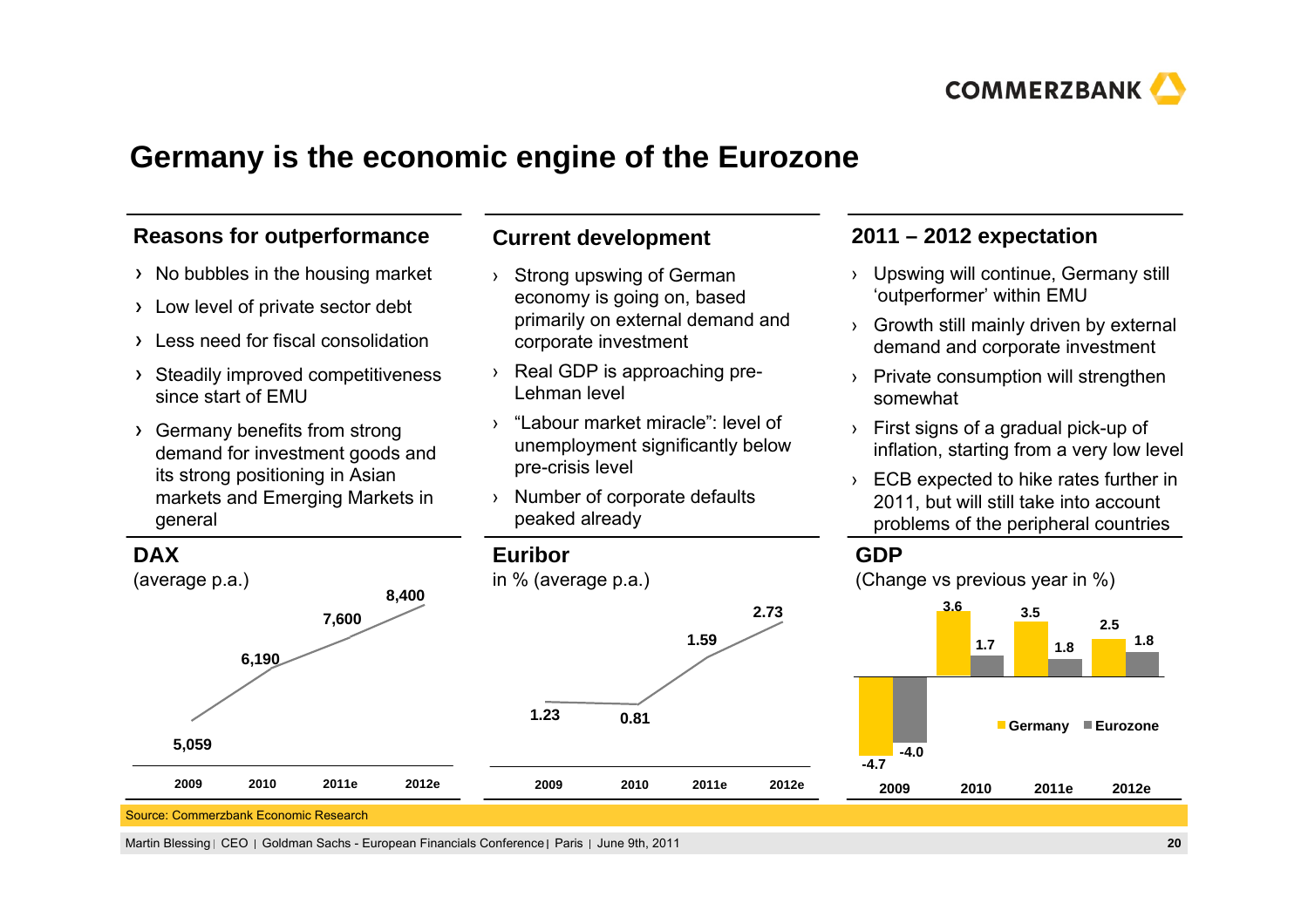

## **FY 2011: Operating result expected to exceed 2010 significantly\***



\* Under stable market conditions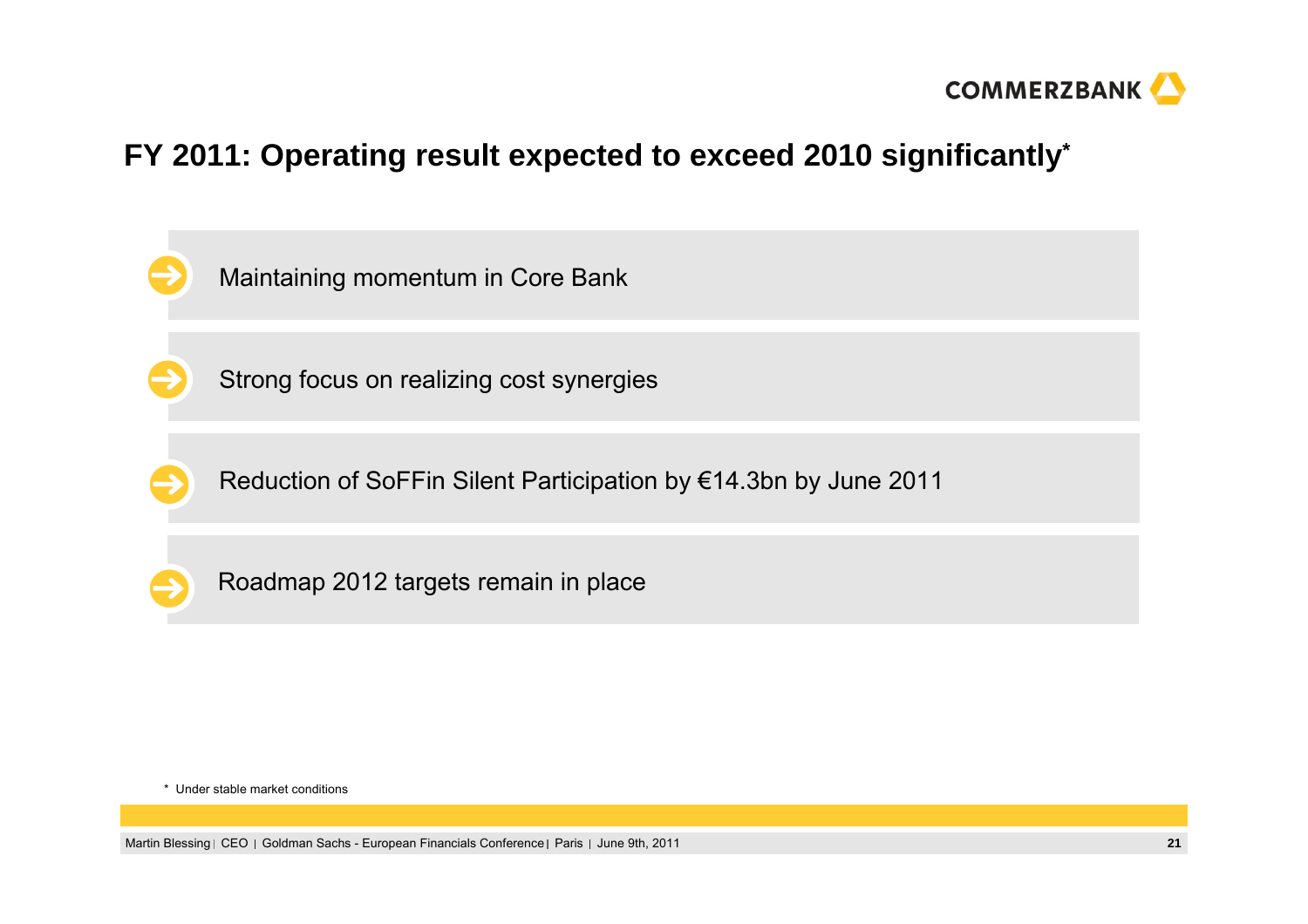

#### **For more information, please contact Commerzbank´s IR team:**

**Jürgen Ackermann (Head of Investor Relations)** P: +49 69 136 22338

M: juergen.ackermann@commerzbank.com

**Michael H. Klein** (Head) P: +49 69 136 24522M: michael.klein@commerzbank.com

**Sandra Büschken**P: +49 69 136 23617M: sandra.bueschken@commerzbank.com

**Ute Heiserer-Jäckel**P: +49 69 136 41874M: ute.heiserer-jaeckel@commerzbank.com

**Simone Nuxoll**P: +49 69 136 45660M: simone.nuxoll@commerzbank.com

**Stefan Philippi** P: +49 69 136 45231M: stefan.philippi@commerzbank.com

#### **Equity / Fixed Income IR Financial Reporting / Rating Strategic Research**

**Klaus-Dieter Schallmayer** (Head) P: +49-69 136 25154 M: klaus-dieter.schallmayer @commerzbank.com

**Wennemar von Bodelschwingh** P: +49 69 136 43611M: wennemar.vonbodelschwingh @commerzbank.com

**Michael Desprez** P: +49 69 136 25136M: michael.desprez@commerzbank.com

**Patricia Novak**P: +49 69 136 46442M: patricia.novak@commerzbank.com

**ir@commerzbank.comwww.ir.commerzbank.com**

**Dirk Bartsch** (Head) P: +49 69 136 2 2799 M: dirk.bartsch@commerzbank.com

**Ulf Plesmann**P: +49 69 136 43888 M: ulf.plesmann@commerzbank.com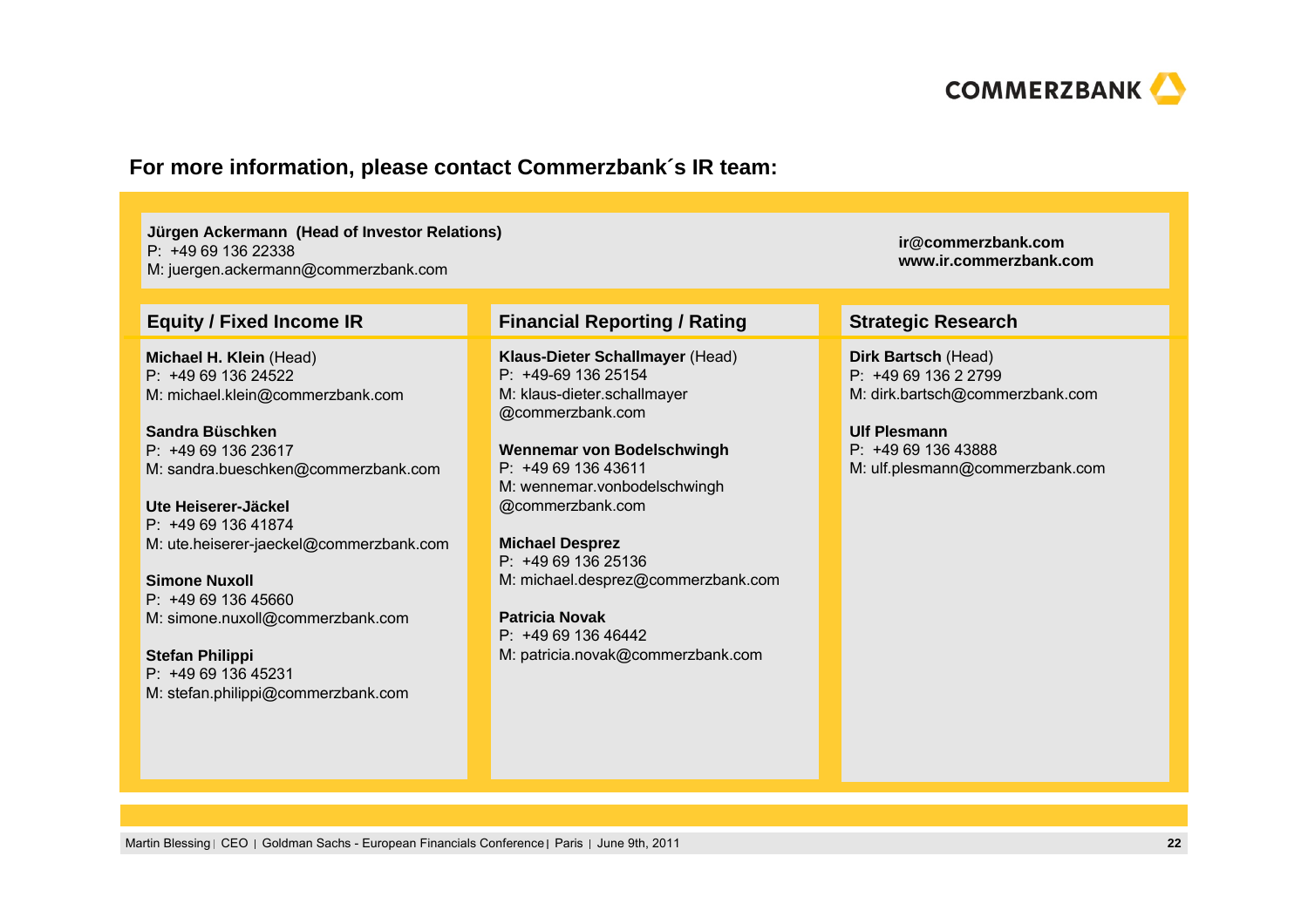

## **Disclaimer**

#### **Investor Relations**

This presentation contains forward-looking statements. Forward-looking statements are statements that are not historical facts; they include statements about Commerzbank's beliefs and expectations and the assumptions underlying them. These statements are based on plans, estimates, projections and targets as they are currently available to the management of Commerzbank. Forward-looking statements therefore speak only as of the date they are made, and Commerzbank undertakes no obligation to update publicly any of them in light of new information or future events. By their very nature, forward-looking statements involve risks and uncertainties. A number of important factors could therefore cause actual results to differ materially from those contained in any forward-looking statement. Such factors include, among others, the conditions in the financial markets in Germany, in Europe, in the United States and elsewhere from which Commerzbank derives a substantial portion of its revenues and in which it hold a substantial portion of its assets, the development of asset prices and market volatility, potential defaults of borrowers or trading counterparties, the implementation of its strategic initiatives and the reliability of its risk management policies.

In addition, this presentation contains financial and other information which has been derived from publicly available information disclosed by persons other than Commerzbank ("external data"). In particular, external data has been derived from industry and customer-related data and other calculations taken or derived from industry reports published by third parties, market research reports and commercial publications. Commercial publications generally state that the information they contain has originated from sources assumed to be reliable, but that the accuracy and completeness of such information is not guaranteed and that the calculations contained therein are based on a series of assumptions. The external data has not been independently verified by Commerzbank. Therefore, Commerzbank cannot assume any responsibility for the accuracy of the external data taken or derived from public sources.

Copies of this document are available upon request or can be downloaded from www.commerzbank.com/aktionaere/index.htm